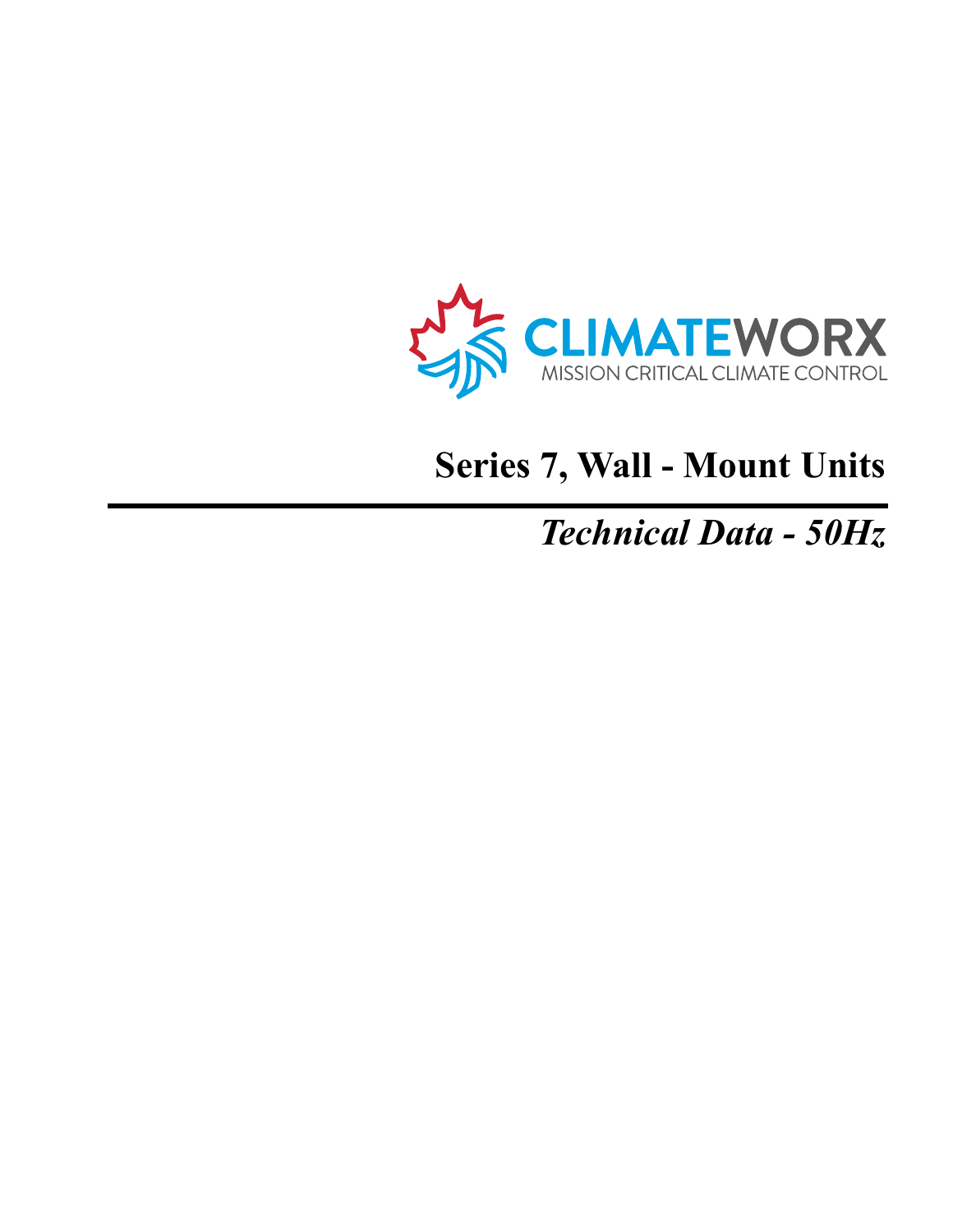#### **Table of Contents**

| ${\bf Water\text{-}cooled System.}\hspace{1mm} \\ {\bf System.}\hspace{1mm} \\ {\bf 5}$ |  |
|-----------------------------------------------------------------------------------------|--|
|                                                                                         |  |
|                                                                                         |  |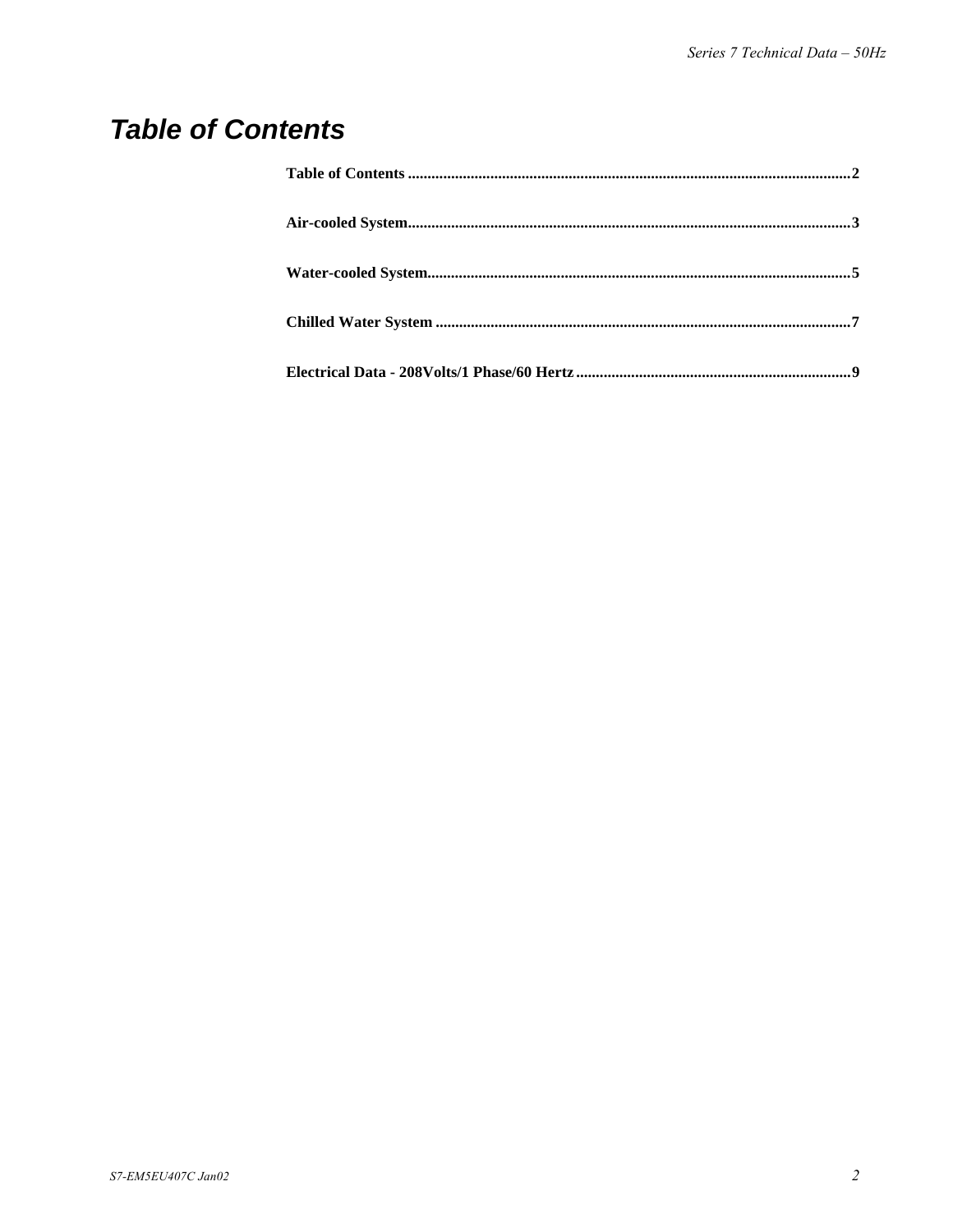#### *Air-cooled System*

| Indoor Unit Model no.                                                    |                        | <b>7AI15</b>                                                                        | <b>7AI20</b> | <b>7AI25</b> |  |
|--------------------------------------------------------------------------|------------------------|-------------------------------------------------------------------------------------|--------------|--------------|--|
|                                                                          |                        | Cooling Capacity - Rated at standard air volume, 49°C condensing temperature, R407c |              |              |  |
| 27°C(80.6°F)DB, 48%rh                                                    |                        |                                                                                     |              |              |  |
| Total                                                                    | kW                     | 5.5                                                                                 | 6.6          | 8.1          |  |
| Sensible                                                                 | kW                     | 5.2                                                                                 | 6.2          | 8.1          |  |
| 26°C(78.8°F)DB, 50%rh                                                    |                        |                                                                                     |              |              |  |
| Total                                                                    | $\mathbf{k}\mathbf{W}$ | 5.4                                                                                 | 6.5          | 8.0          |  |
| Sensible                                                                 | kW                     | 4.8                                                                                 | 5.7          | 7.4          |  |
| 24°C(75.2°F)DB, 50%rh                                                    |                        |                                                                                     |              |              |  |
| Total                                                                    | kW                     | 5.0                                                                                 | 6.2          | 7.5          |  |
| Sensible                                                                 | $\mathbf{k}\mathbf{W}$ | 4.5                                                                                 | 5.4          | 7.1          |  |
| 24°C(75.2°F)DB, 45%rh                                                    |                        |                                                                                     |              |              |  |
| Total                                                                    | kW                     | 5.1                                                                                 | 6.2          | 7.4          |  |
| Sensible                                                                 | kW                     | 4.9                                                                                 | 5.9          | 7.4          |  |
| 22°C(71.6°F)DB, 50%rh                                                    |                        |                                                                                     |              |              |  |
| Total                                                                    | $\mathbf{k}\mathbf{W}$ | 4.8                                                                                 | 5.9          | 7.1          |  |
| Sensible                                                                 | kW                     | 4.6                                                                                 | 5.4          | 6.8          |  |
| 22°C(71.6°F)DB, 45%rh                                                    |                        |                                                                                     |              |              |  |
| Total                                                                    | kW                     | 4.8                                                                                 | 5.9          | 7.1          |  |
| Sensible                                                                 | $\mathbf{k}\mathbf{W}$ | 4.8                                                                                 | 5.7          | 7.1          |  |
| Fan Section - Tangential blower system                                   |                        |                                                                                     |              |              |  |
| <b>Standard Air Volume</b>                                               | $m^3/h$                | 1275                                                                                | 1530         | 2210         |  |
| Quantity of Fans                                                         |                        | 1                                                                                   | 1            | $\mathbf{1}$ |  |
| <b>Total Fan Motor Power</b>                                             | kW                     | 0.15                                                                                | 0.15         | 0.15         |  |
|                                                                          |                        | Evaporator Coil - Copper tube /enhanced aluminium fin - Stainless steel drain pan   |              |              |  |
| Face Area                                                                | m <sup>2</sup>         | 0.31                                                                                | 0.31         | 0.31         |  |
| Rows Deep                                                                |                        | 3                                                                                   | 3            | 3            |  |
| Fins per inch                                                            |                        | 9                                                                                   | 9            | 9            |  |
| Face Velocity                                                            | m/s                    | 1.14                                                                                | 1.37         | 1.98         |  |
| Reheat Section - Electric Reheat - finned tubular type heater, -Optional |                        |                                                                                     |              |              |  |
| Capacity                                                                 | $\mathbf{k}\mathbf{W}$ | 1                                                                                   | $\mathbf{1}$ | $\mathbf{1}$ |  |
| <b>Quantity of Heaters</b>                                               |                        | $\mathbf{1}$                                                                        | 1            | 1            |  |
| Humidifier - Electrode boiler type, -Optional                            |                        |                                                                                     |              |              |  |
| Steam Generation Capacity kg/h                                           |                        | 2.25                                                                                | 2.25         | 2.25         |  |
| Humidifier Power                                                         | kW                     | 1.7                                                                                 | 1.7          | 1.7          |  |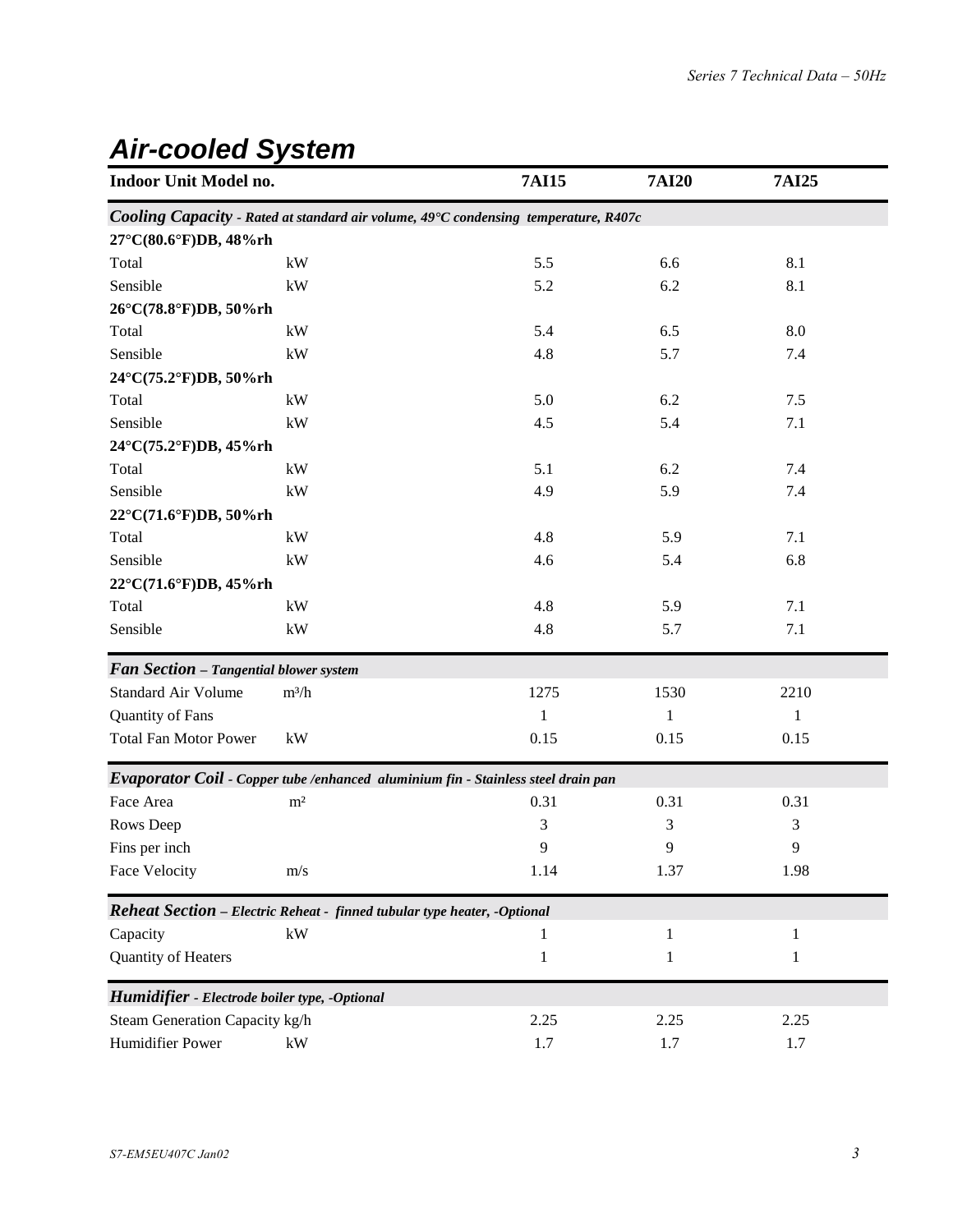| Indoor Unit Model no.                                   | <b>7AI15</b>   | <b>7AI20</b>     | <b>7AI25</b>   |  |  |
|---------------------------------------------------------|----------------|------------------|----------------|--|--|
| <b>Filter Section - Pleated disposable type</b>         |                |                  |                |  |  |
| Quantity of Filters                                     | $\overline{2}$ | $\overline{2}$   | $\overline{2}$ |  |  |
| Nominal Size<br>WxHxD<br>mm                             |                | 406 x 381 x 25   |                |  |  |
| <b>Piping Connection Size</b>                           |                |                  |                |  |  |
| Liquid Line<br>- ODM -mm                                | 9.5            | 9.5              | 9.5            |  |  |
| Hot Gas Line<br>$-$ ODM $-$ mm                          | 12             | 12               | 12             |  |  |
| Humidifier Water<br>- ODM -mm                           | 6.4            | 6.4              | 6.4            |  |  |
| Condensate Drain<br>- ODM -mm                           | 19             | 19               | 19             |  |  |
| <b>Physical Details</b>                                 |                |                  |                |  |  |
| Width x Depth x Height<br>mm                            |                | 1067 x 273 x 533 |                |  |  |
| Weight<br>kg                                            | 44             | 44               | 44             |  |  |
| <b>Condensing Unit Model no.</b>                        | <b>7AO15</b>   | <b>7AO20</b>     | <b>7AO25</b>   |  |  |
| Fan Section - Direct driven Propeller Fan               |                |                  |                |  |  |
| $m^3/h$<br><b>Standard Air Volume</b>                   | 2718           | 2718             | 3738           |  |  |
| Quantity of Fans                                        | 1              | 1                | $\mathbf{1}$   |  |  |
| <b>Total Fan Motor Power</b><br>kW                      | 0.19           | 0.19             | 0.25           |  |  |
| Compressor - Refrigerant R407c, Located in outdoor unit |                |                  |                |  |  |
| <b>Quantity of Compressors</b>                          | $\mathbf{1}$   | 1                | $\mathbf{1}$   |  |  |
| Type                                                    | Scroll         | Scroll           | Scroll         |  |  |
| Condenser Coil - Copper tube / aluminium fin            |                |                  |                |  |  |
| Face Area<br>m <sup>2</sup>                             | 0.387          | 0.387            | 0.387          |  |  |
| Rows Deep                                               | 3              | 3                | 3              |  |  |
| Fins per inch                                           | 13             | 13               | 13             |  |  |
| Face Velocity<br>m/s                                    | 1.3            | 1.3              | 1.98           |  |  |
| <b>Physical Details</b>                                 |                |                  |                |  |  |
| Width x Depth x Height<br>mm                            |                | 968 x 305 x 645  |                |  |  |
| Weight<br>kg                                            | 66             | 66               | 66             |  |  |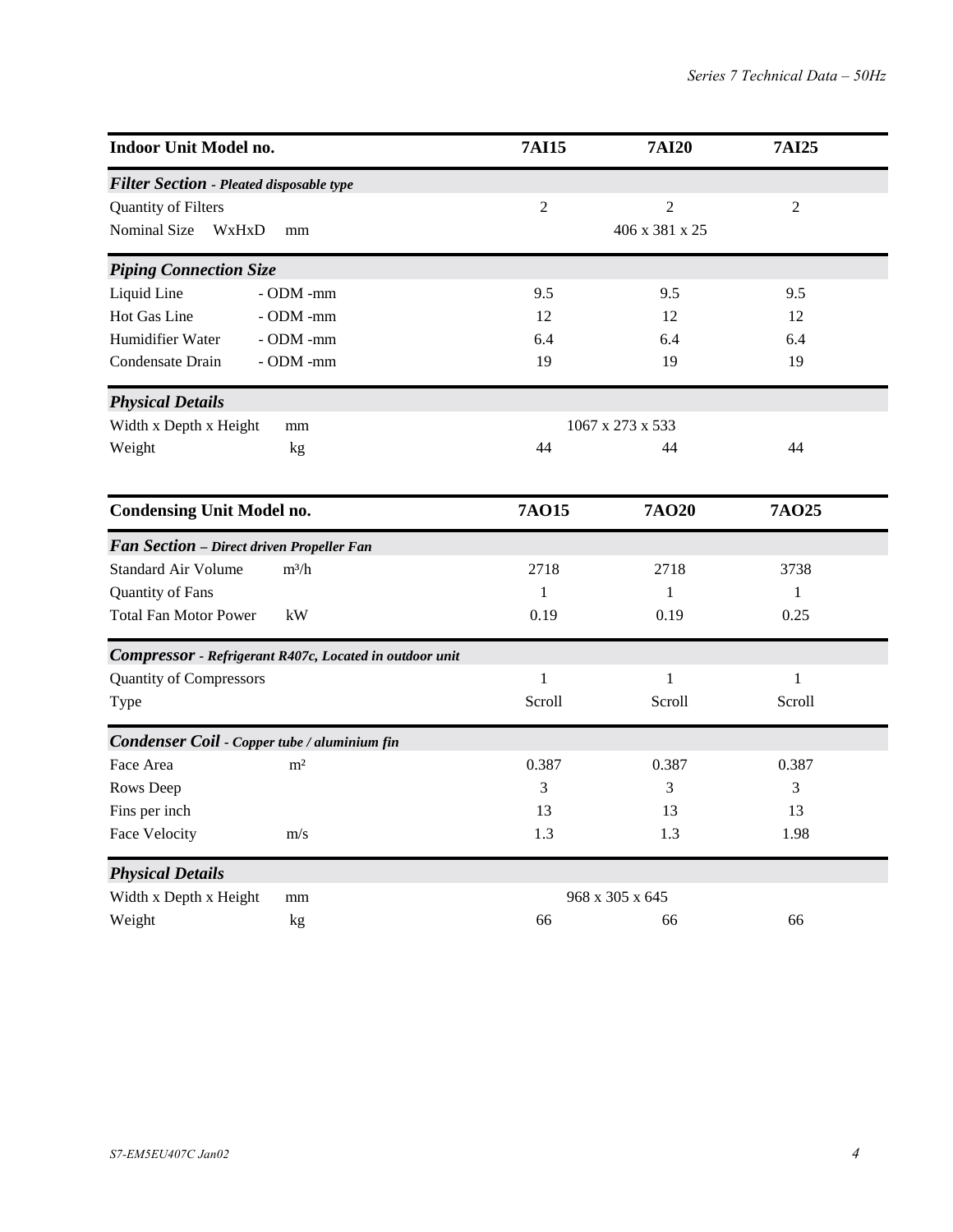| Model no.                                                                |                | 7WI15                                                                                   | <b>7WI20</b> | 7WI25 |
|--------------------------------------------------------------------------|----------------|-----------------------------------------------------------------------------------------|--------------|-------|
|                                                                          |                | Cooling Capacity - Rated at standard air volume, and 46°C condensing temperature, R407c |              |       |
| 27°C(80.6°F)DB, 48%rh                                                    |                |                                                                                         |              |       |
| Total                                                                    | kW             | 5.3                                                                                     | 6.4          | 7.9   |
| Sensible                                                                 | kW             | 5.1                                                                                     | 6.1          | 7.9   |
| 26°C(78.8°F)DB, 50%rh                                                    |                |                                                                                         |              |       |
| Total                                                                    | kW             | 5.2                                                                                     | 6.3          | 7.9   |
| Sensible                                                                 | kW             | 4.7                                                                                     | 5.6          | 7.4   |
| 24°C(75.2°F)DB, 50%rh                                                    |                |                                                                                         |              |       |
| Total                                                                    | kW             | 4.9                                                                                     | 5.9          | 7.4   |
| Sensible                                                                 | kW             | 4.4                                                                                     | 5.3          | 7.1   |
| 24°C(75.2°F)DB, 45%rh                                                    |                |                                                                                         |              |       |
| Total                                                                    | kW             | 4.9                                                                                     | 5.9          | 7.3   |
| Sensible                                                                 | kW             | 4.9                                                                                     | 5.8          | 7.3   |
| 22°C(71.6°F)DB, 50%rh                                                    |                |                                                                                         |              |       |
| Total                                                                    | kW             | 4.8                                                                                     | 5.6          | 6.9   |
| Sensible                                                                 | kW             | 4.5                                                                                     | 5.2          | 6.8   |
| 22°C(71.6°F)DB, 45%rh                                                    |                |                                                                                         |              |       |
| Total                                                                    | kW             | 4.8                                                                                     | 5.6          | 6.9   |
| Sensible                                                                 | kW             | 4.8                                                                                     | 5.6          | 6.9   |
| Fan Section - Tangential blower system                                   |                |                                                                                         |              |       |
| <b>Standard Air Volume</b>                                               | $m^3/h$        | 1275                                                                                    | 1530         | 2210  |
| Quantity of Fans                                                         |                | 1                                                                                       | 1            | 1     |
| <b>Total Fan Motor Power</b>                                             | kW             | 0.15                                                                                    | 0.15         | 0.15  |
|                                                                          |                | Evaporator Coil - Copper tube /enhanced aluminium fin - Stainless steel drain pan       |              |       |
| Face Area                                                                | m <sup>2</sup> | 0.31                                                                                    | 0.31         | 0.31  |
| Rows Deep                                                                |                | 3                                                                                       | 3            | 3     |
| Fins per inch                                                            |                | 9                                                                                       | 9            | 9     |
| Face Velocity                                                            | m/s            | 1.14                                                                                    | 1.37         | 1.98  |
| Reheat Section - Electric Reheat - finned tubular type heater, -Optional |                |                                                                                         |              |       |
| Capacity                                                                 | kW             | 1                                                                                       | 1            | 1     |
| Quantity of Heaters                                                      |                | $\mathbf{1}$                                                                            | 1            | 1     |
| Humidifier - Electrode boiler type, -Optional                            |                |                                                                                         |              |       |
| Steam Generation Capacity kg/h                                           |                | 2.25                                                                                    | 2.25         | 2.25  |
| Humidifier Power                                                         | kW             | 1.7                                                                                     | 1.7          | 1.7   |

## *Water-cooled System*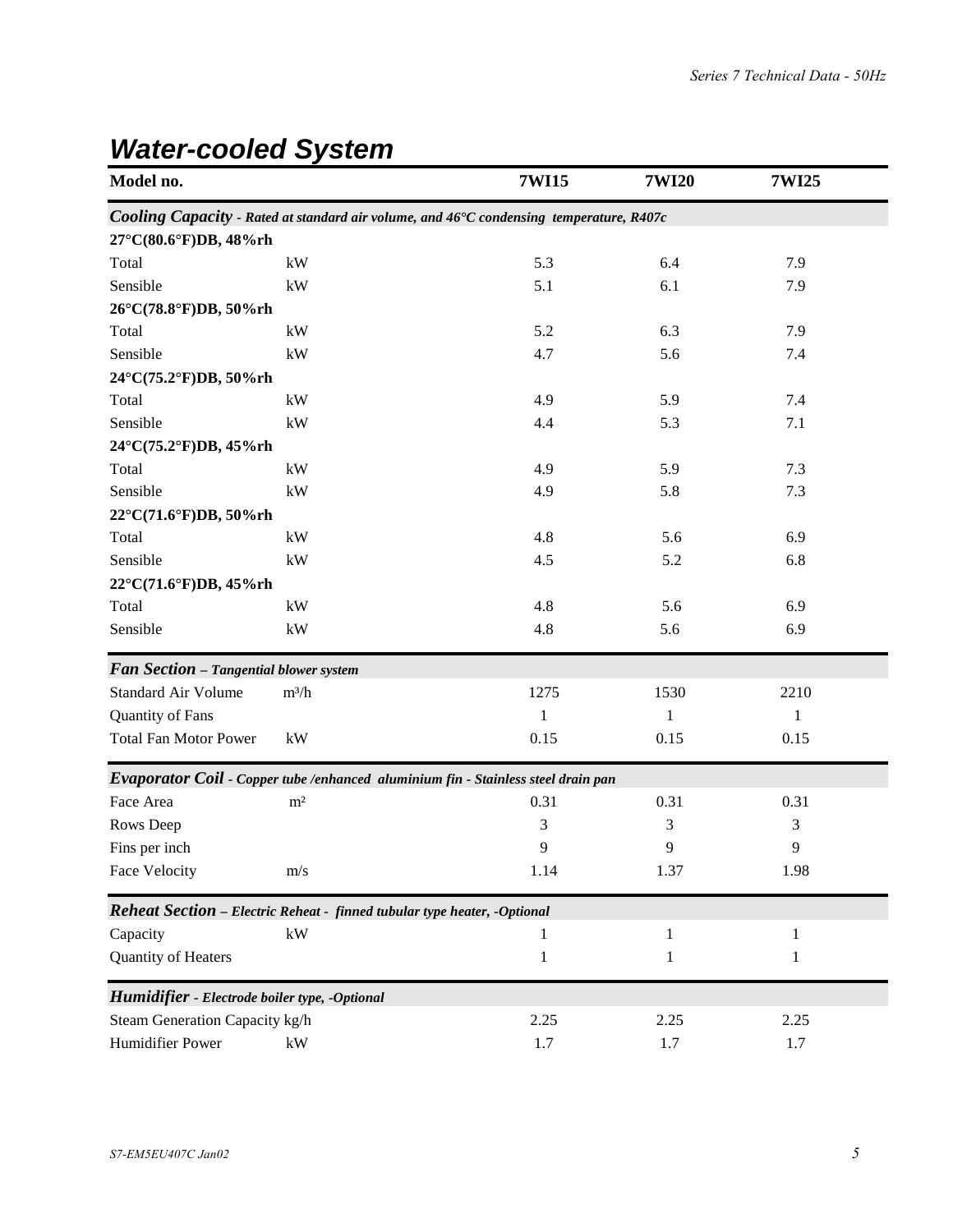| Model no.                                               |                                                                           | 7WI15<br><b>7WI20</b>            | 7WI25          |
|---------------------------------------------------------|---------------------------------------------------------------------------|----------------------------------|----------------|
| <b>Filter Section - Pleated disposable type</b>         |                                                                           |                                  |                |
| Quantity of Filters                                     |                                                                           | $\overline{2}$<br>$\overline{2}$ | $\mathfrak{2}$ |
| Nominal Size WxHxD<br>mm                                |                                                                           | 406 x 381 x 25                   |                |
| <b>Piping Connection Size</b>                           |                                                                           |                                  |                |
| Liquid Line<br>- ODM -mm                                |                                                                           | 9.5<br>9.5                       | 9.5            |
| Hot Gas Line<br>- ODM -mm                               |                                                                           | 12<br>12                         | 12             |
| Humidifier Water<br>- ODM -mm                           |                                                                           | 6.4<br>6.4                       | 6.4            |
| Condensate Drain<br>- ODM -mm                           |                                                                           | 19<br>19                         | 19             |
| <b>Physical Details</b>                                 |                                                                           |                                  |                |
| Width x Depth x Height<br>mm                            |                                                                           | 1067 x 273 x 533                 |                |
| Weight<br>kg                                            |                                                                           | 44<br>44                         | 44             |
| Model no.                                               |                                                                           | 7W015<br>7W020                   | 7W025          |
| Compressor - Refrigerant R407c, Located in outdoor unit |                                                                           |                                  |                |
| <b>Quantity of Compressors</b>                          |                                                                           | 1<br>1                           | 1              |
| Type                                                    |                                                                           | Scroll<br>Scroll                 | Scroll         |
| <b>Condensing Water Requirement</b>                     |                                                                           |                                  |                |
| 75°F EWT                                                |                                                                           |                                  |                |
| <b>Flow Rate</b><br><b>GPM</b>                          |                                                                           | 1.8<br>2.3                       | 3.6            |
| Unit Pressure Drop<br>$ft-H_2O$                         |                                                                           | 6.3<br>4.4                       | 12.5           |
| 85°F EWT                                                |                                                                           |                                  |                |
| <b>Flow Rate</b><br><b>GPM</b>                          |                                                                           | 2.4<br>3.0                       | 4.8            |
| Unit Pressure Drop<br>$ft-H_2O$                         |                                                                           | 6.8<br>9.9                       | 21.9           |
|                                                         | Physical Details Water Regulating Valve - 2-way, head pressure controlled |                                  |                |
| Size<br>in.                                             |                                                                           | 8.5<br>8.5                       | 8.5            |
| <b>Piping Connection Size</b>                           |                                                                           |                                  |                |
| Liquid Line<br>$-$ ODM $-$ mm                           |                                                                           | 8.5<br>8.5                       | 8.5            |
| <b>Suction Line</b><br>$-$ ODM $-$ mm                   |                                                                           | 12<br>12                         | 12             |
| - ODM - $\operatorname{mm}$<br>Condensing Water         |                                                                           | 12<br>12                         | 12             |
| <b>Physical Details</b>                                 |                                                                           |                                  |                |
| <b>Outdoor Unit</b>                                     |                                                                           |                                  |                |
| Width x Depth x Height<br>mm                            |                                                                           | 968 x 305 x 645                  |                |
| Weight<br>kg                                            |                                                                           | 66<br>66                         | 66             |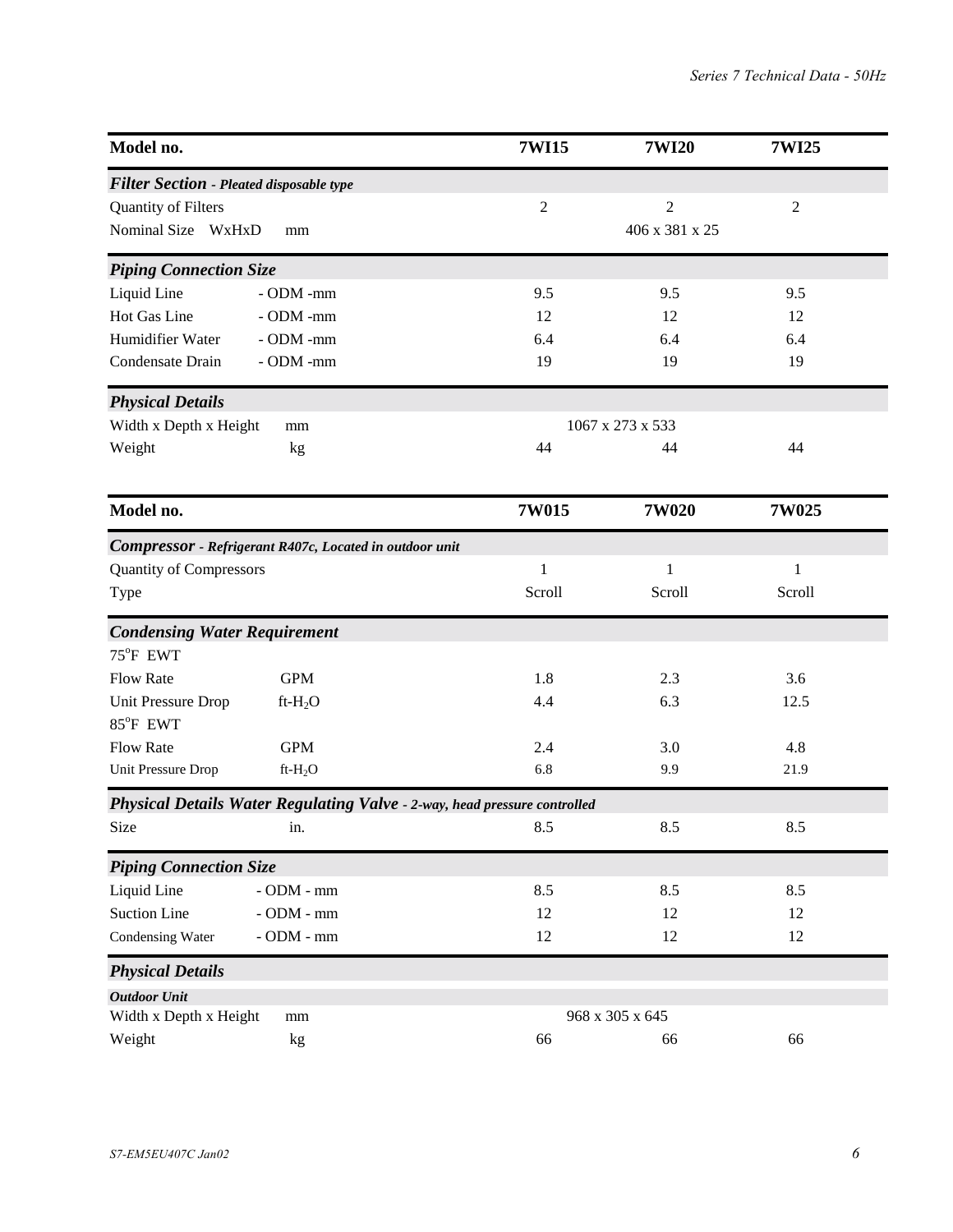| Model no.                                   |                                                                                                | <b>7CI15</b> | <b>7CI20</b> | <b>7CI25</b> |  |  |  |  |  |  |
|---------------------------------------------|------------------------------------------------------------------------------------------------|--------------|--------------|--------------|--|--|--|--|--|--|
|                                             | Cooling Capacity - Rated at standard air volume, 7.2°C entering water & 5.6°C temperature rise |              |              |              |  |  |  |  |  |  |
| 27°C (80.6°F) DB, 48%rh                     |                                                                                                |              |              |              |  |  |  |  |  |  |
| Total                                       | kW                                                                                             | 7.4          | 8.2          | 10.7         |  |  |  |  |  |  |
| Sensible                                    | kW                                                                                             | 6.1          | 6.8          | 9.1          |  |  |  |  |  |  |
| <b>Flow Rate</b>                            | 1/s                                                                                            | 0.32         | 0.35         | 0.45         |  |  |  |  |  |  |
| Coil Pressure Drop<br>26°C (79°F) DB, 50%rh | KPa                                                                                            | 15.2         | 17.9         | 28.3         |  |  |  |  |  |  |
| Total                                       | kW                                                                                             | 6.8          | 7.5          | 9.9          |  |  |  |  |  |  |
| Sensible                                    | kW                                                                                             | 5.7          | 6.3          | 8.5          |  |  |  |  |  |  |
| <b>Flow Rate</b>                            | 1/s                                                                                            | 0.29         | 0.32         | 0.42         |  |  |  |  |  |  |
| Coil Pressure Drop<br>24°C (75°F) DB, 50%rh | KPa                                                                                            | 12.4         | 15.9         | 25.5         |  |  |  |  |  |  |
| Total                                       | $\mathbf{k}\mathbf{W}$                                                                         | 5.2          | 5.7          | 7.6          |  |  |  |  |  |  |
| Sensible                                    | kW                                                                                             | 4.9          | 5.4          | 7.3          |  |  |  |  |  |  |
| <b>Flow Rate</b>                            | 1/s                                                                                            | 0.22         | 0.25         | 0.33         |  |  |  |  |  |  |
| Coil Pressure Drop<br>24°C (75°F) DB, 45%rh | KPa                                                                                            | 6.9          | 9.0          | 15.9         |  |  |  |  |  |  |
| Total                                       | $\mathbf{k}\mathbf{W}$                                                                         | 4.8          | 5.4          | 7.2          |  |  |  |  |  |  |
| Sensible                                    | kW                                                                                             | 4.8          | 5.4          | 7.2          |  |  |  |  |  |  |
| Flow Rate                                   | 1/s                                                                                            | 0.21         | 0.23         | 0.31         |  |  |  |  |  |  |
| Coil Pressure Drop<br>22°C (72°F) DB, 50%rh | KPa                                                                                            | 6.2          | 7.6          | 14.5         |  |  |  |  |  |  |
| Total                                       | kW                                                                                             | 3.7          | 4.1          | 5.6          |  |  |  |  |  |  |
| Sensible                                    | kW                                                                                             | 3.7          | 4.1          | 5.6          |  |  |  |  |  |  |
| Flow Rate                                   | 1/s                                                                                            | 0.16         | 0.18         | 0.24         |  |  |  |  |  |  |
| Coil Pressure Drop<br>22°C (72°C) DB, 45%rh | KPa                                                                                            | 2.8          | 4.1          | 8.3          |  |  |  |  |  |  |
| Total                                       | $\mathbf{k}\mathbf{W}$                                                                         | 3.7          | 4.1          | 5.6          |  |  |  |  |  |  |
| Sensible                                    | kW                                                                                             | 3.7          | 4.1          | 5.6          |  |  |  |  |  |  |
| <b>Flow Rate</b>                            | 1/s                                                                                            | 0.16         | 0.18         | 0.24         |  |  |  |  |  |  |
| Coil Pressure Drop                          | KPa                                                                                            | 2.8          | 4.1          | 8.3          |  |  |  |  |  |  |
| Fan Section - Tangential blower system      |                                                                                                |              |              |              |  |  |  |  |  |  |
| Standard Air Volume                         | $m^3/h$                                                                                        | 1275         | 1530         | 2210         |  |  |  |  |  |  |
| Quantity of Fans                            |                                                                                                | $\mathbf{1}$ | 1            | $\mathbf{1}$ |  |  |  |  |  |  |
| <b>Total Fan Motor Power</b>                | kW                                                                                             | 0.15         | 0.15         | 0.15         |  |  |  |  |  |  |

## *Chilled Water System*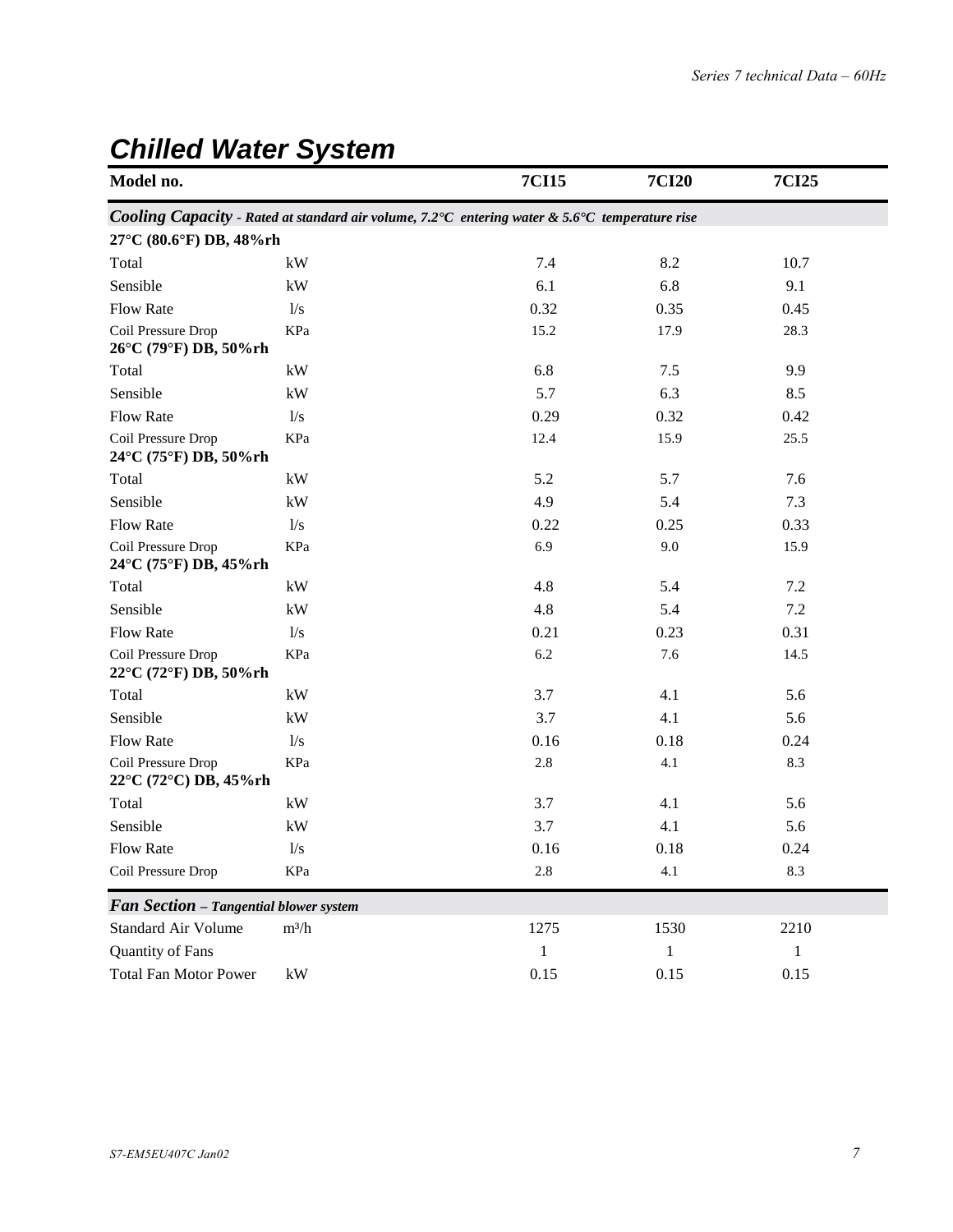| Model no.                                                                         | <b>7CI15</b>   | <b>7CI20</b>     | <b>7CI25</b>   |
|-----------------------------------------------------------------------------------|----------------|------------------|----------------|
| Evaporator Coil - Copper tube /enhanced aluminium fin - Stainless steel drain pan |                |                  |                |
| m <sup>2</sup><br>Face Area                                                       | 0.31           | 0.31             | 0.31           |
| Rows Deep                                                                         | 3              | 3                | 3              |
| Fins per inch                                                                     | 9              | 9                | 9              |
| <b>Face Velocity</b><br>m/s                                                       | 1.14           | 1.37             | 1.98           |
| Reheat Section - Electric Reheat - finned tubular type heater, -Optional          |                |                  |                |
| kW<br>Capacity                                                                    | 1              | 1                | 1              |
| Quantity of Heaters                                                               | 1              | 1                | 1              |
| Humidifier - Electrode boiler type, -Optional                                     |                |                  |                |
| Steam Generation Capacity kg/h                                                    | 2.25           | 2.25             | 2.25           |
| <b>Humidifier Power</b><br>kW                                                     | 1.7            | 1.7              | 1.7            |
| <b>Filter Section - Pleated disposable type</b>                                   |                |                  |                |
| Quantity of Filters                                                               | $\overline{2}$ | $\overline{c}$   | $\overline{2}$ |
| Nominal Size<br>WxHxD<br>mm                                                       |                | 406 x 381 x 25   |                |
| <b>Piping Connection Size</b>                                                     |                |                  |                |
| Chilled Water<br>$-$ ODM $-$ mm                                                   | 14             | 14               | 14             |
| Humidifier Water<br>- ODM -mm                                                     | 6.4            | 6.4              | 6.4            |
| Condensate Drain<br>- ODM -mm                                                     | 19             | 19               | 19             |
| Chilled-water Valve - 3-Way modulating, field mounted                             |                |                  |                |
| Valve Size<br>mm                                                                  | 12.7           | 12.7             | 12.7           |
| Cv                                                                                | 0.73           | 0.73             | 0.73           |
| <b>Physical Details</b>                                                           |                |                  |                |
| <b>Indoor Unit</b><br>Width x Depth x Height                                      |                | 1067 x 273 x 533 |                |
| mm                                                                                |                |                  |                |
| Weight<br>kg                                                                      | 44             | 44               | 44             |